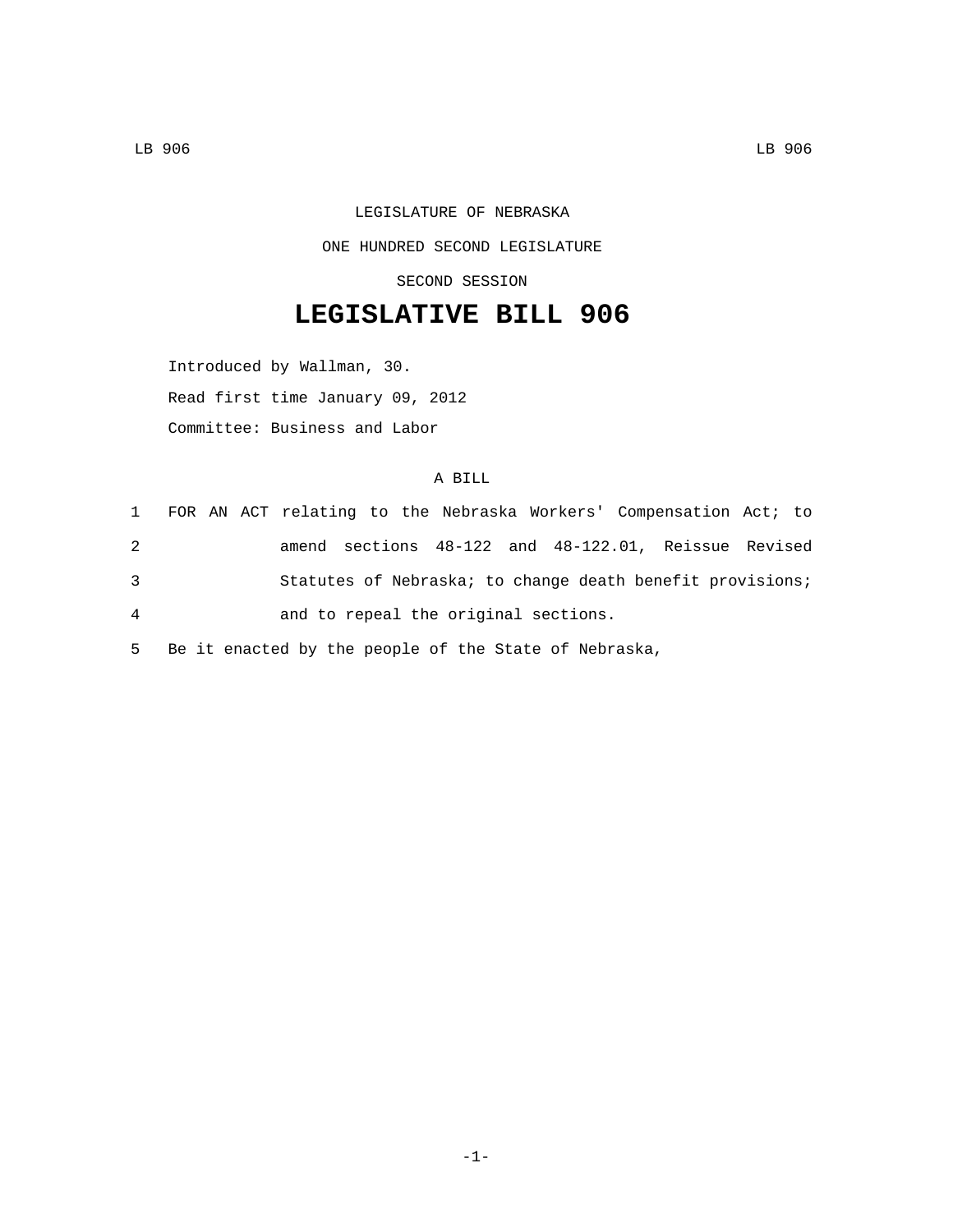LB 906 LB 906

 Section 1. Section 48-122, Reissue Revised Statutes of 2 Nebraska, is amended to read:

 48-122 (1) If death results from injuries and the deceased employee leaves one or more dependents dependent upon his or her earnings for support at the time of injury, the compensation, subject to section 48-123, shall be not more than the maximum weekly income benefit specified in section 48-121.01 nor less than the minimum weekly income benefit specified in section 48-121.01; 9 Provided, except that if at the time of injury the employee receives wages of less than the minimum weekly income benefit specified in section 48-121.01, then the compensation shall be the full amount of such wages per week, payable in the amount and to the persons enumerated in section 48-122.01 subject to the maximum limits 14 specified in this section and section 48-122.03.

 (2) When death results from injuries suffered in employment, if immediately prior to the accident the rate of wages was fixed by the day or hour, or by the output of the employee, the weekly wages shall be taken to be computed upon the basis of a workweek of a minimum of five days, if the wages are paid by the day, or upon the basis of a workweek of a minimum of forty hours, if the wages are paid by the hour, or upon the basis of a workweek of a minimum of five days or forty hours, whichever results in the higher weekly wage, if the wages are based on the output of the employee.

 (3) Upon the death of an employee, resulting through personal injuries as herein defined, whether or not there be

-2-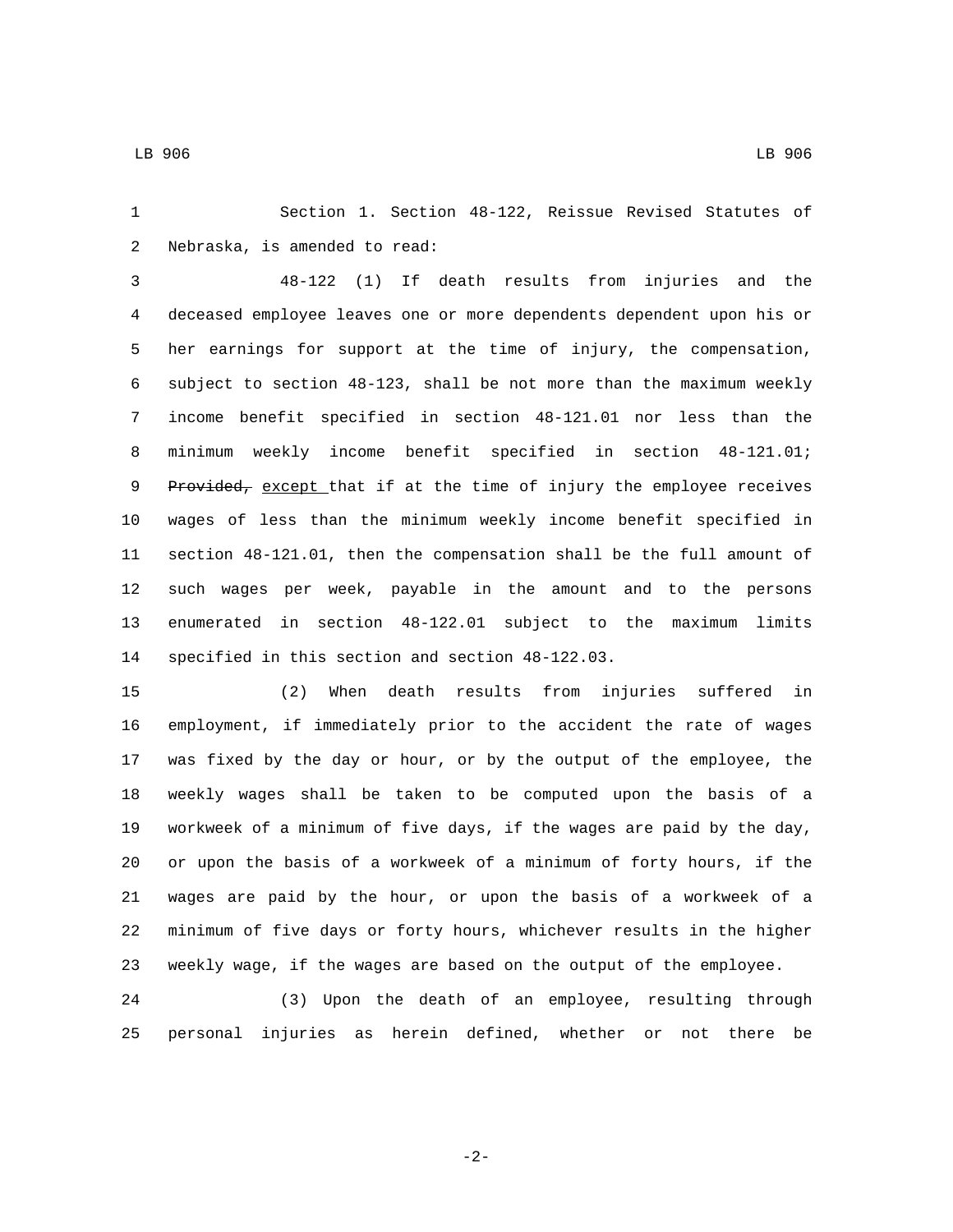dependents entitled to compensation, the reasonable expenses of 2 burial, not exceeding six thousand dollars, thirteen times the state average weekly wage determined pursuant to section 48-121.02 for the year of death, without deduction of any amount previously paid or to be paid for compensation or for medical expenses, shall be paid to his or her dependents, or if there be no dependents, then to his or 7 her personal representative.

 (4) Compensation under the Nebraska Workers' Compensation Act to alien dependents who are not residents of the United States shall be the same in amount as is provided in each case for residents, except that at any time within one year after the death of the injured employee the employer may at his or her option commute all future installments of compensation to be paid to such alien dependents. The amount of the commuted payment shall be determined as 15 provided in section 48-138.

 (5) The consul general, consul, vice consul general, or vice consul of the nation of which the employee, whose injury results in death, is a citizen, or the representative of such consul general, consul, vice consul general, or vice consul residing within the State of Nebraska shall be regarded as the sole legal representative of any alien dependents of the employee residing outside of the United States and representing the nationality of the employee. Such consular officer, or his or her representative, residing in the State of Nebraska, shall have in behalf of such nonresident dependents, the exclusive right to adjust and settle all claims for compensation

-3-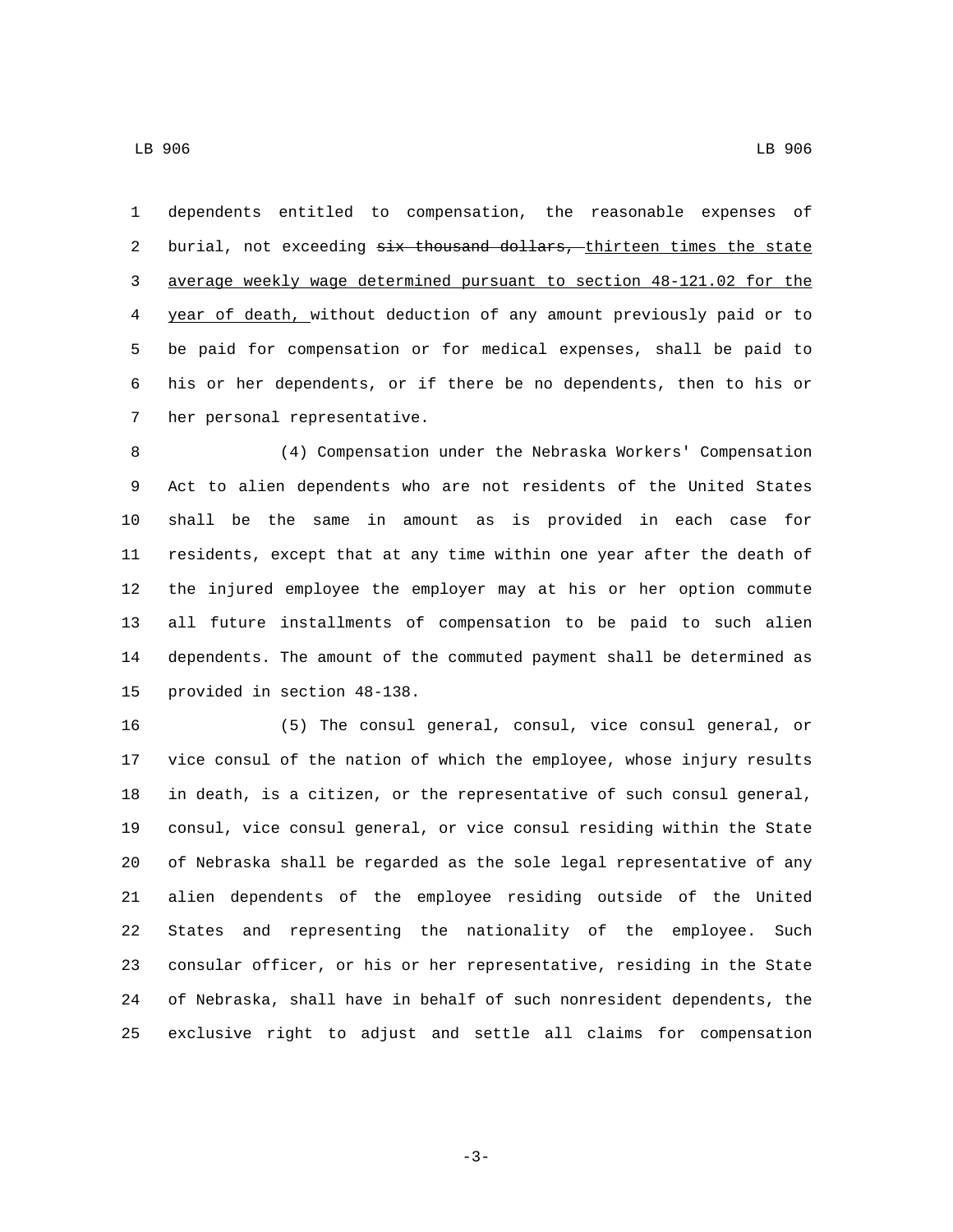LB 906 LB 906

 the distribution to such nonresident alien dependents of all 3 compensation arising thereunder. Sec. 2. Section 48-122.01, Reissue Revised Statutes of 5 Nebraska, is amended to read: 48-122.01 Compensation under section 48-122 shall be payable in the amount and to the following persons subject to the maximum limits specified in sections 48-122 and 48-122.03: (1) If there is a widow or widower and no children of the deceased, as defined in section 48-124, to such widow or widower, sixty-six and two-thirds percent of the average weekly wage of the 12 deceased, during widowhood or widowerhood; (2) To the widow or widower, if there is a child or children living with the widow or widower, sixty percent of the average weekly wage of the deceased, or fifty-five percent, if such child is not or such children are not living with a widow or widower, and, in addition thereto, fifteen percent for each child. When there are two or more such children, the indemnity benefits payable on

provided by the Nebraska Workers' Compensation Act, and to receive

 account of such children shall be divided among such children, share 20 and share alike;

 (3) Two years' indemnity benefits in one lump sum shall 22 be payable to a widow or widower upon remarriage;

 (4) To the children, if there is no widow or widower, sixty-six and two-thirds percent of such wage for one child, and fifteen percent for each additional child, divided among such

-4-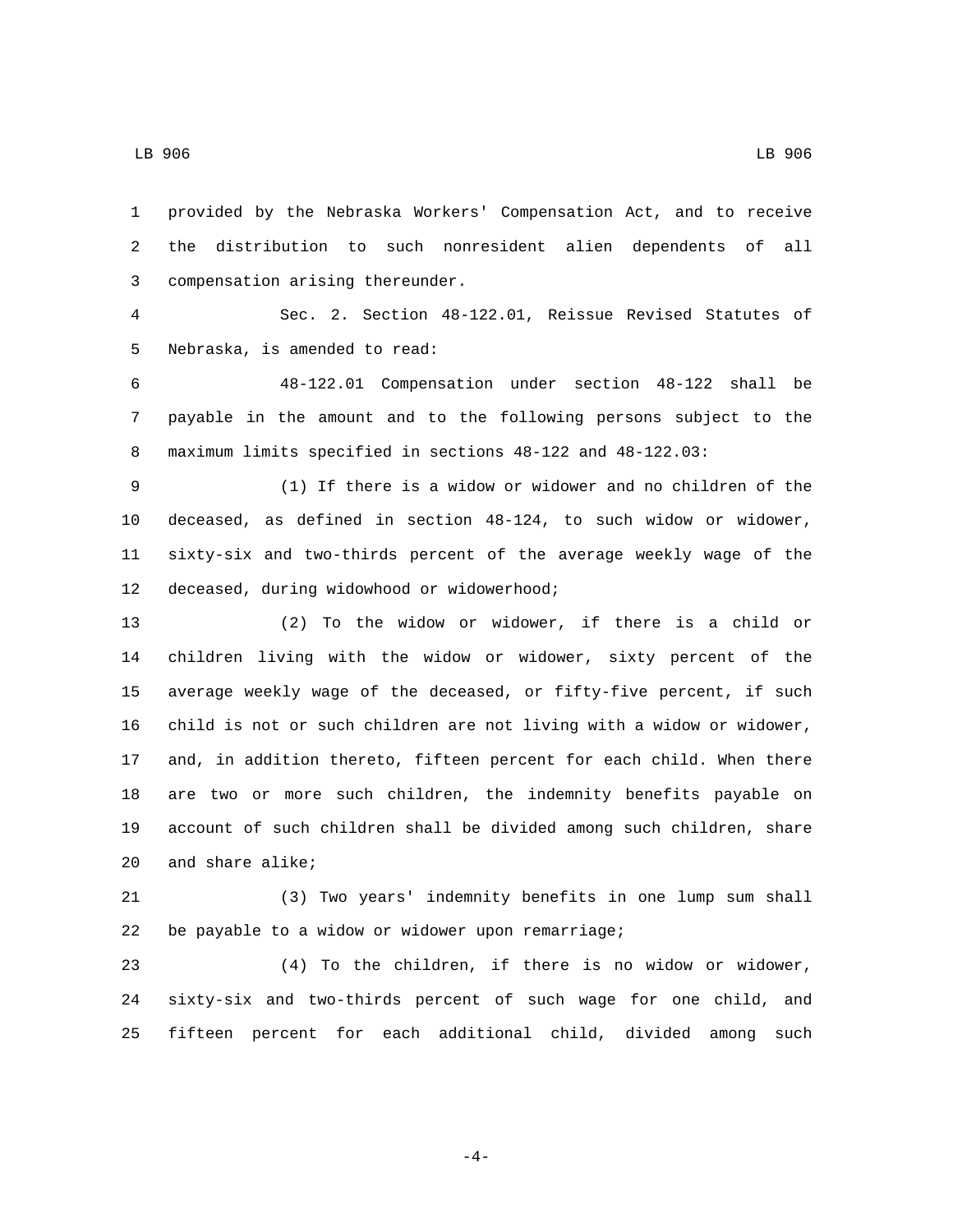1 children, share and share alike;

 (5) The income benefits payable on account of any child under this section shall cease when he or she dies, marries, or reaches the age of nineteen, or when a child over such age ceases to be physically or mentally incapable of self-support, or if actually dependent ceases to be actually dependent, or, if enrolled as a full- time student in any accredited educational institution, ceases to be so enrolled or reaches the age of twenty-five. A child who originally qualified as a dependent by virtue of being less than nineteen years of age may, upon reaching age nineteen, continue to qualify if he or she satisfies the tests of being physically or mentally incapable of self-support, actual dependency, or enrollment in an educational 13 institution;

 (6) To each parent, if actually dependent, twenty-five 15 percent;

 (7) To the brothers, sisters, grandparents, and grandchildren, if actually dependent, twenty-five percent to each such dependent. If there should be more than one of such dependents, the total income benefits payable on account of such dependents shall 20 be divided share and share alike;

 (8) The income benefits of each beneficiary under subdivisions (6) and (7) of this section shall be paid until he or she, if a parent or grandparent, dies, marries, or ceases to be actually dependent, or, if a brother, sister, or grandchild, dies, marries, or reaches the age of nineteen or if over that age ceases to

-5-